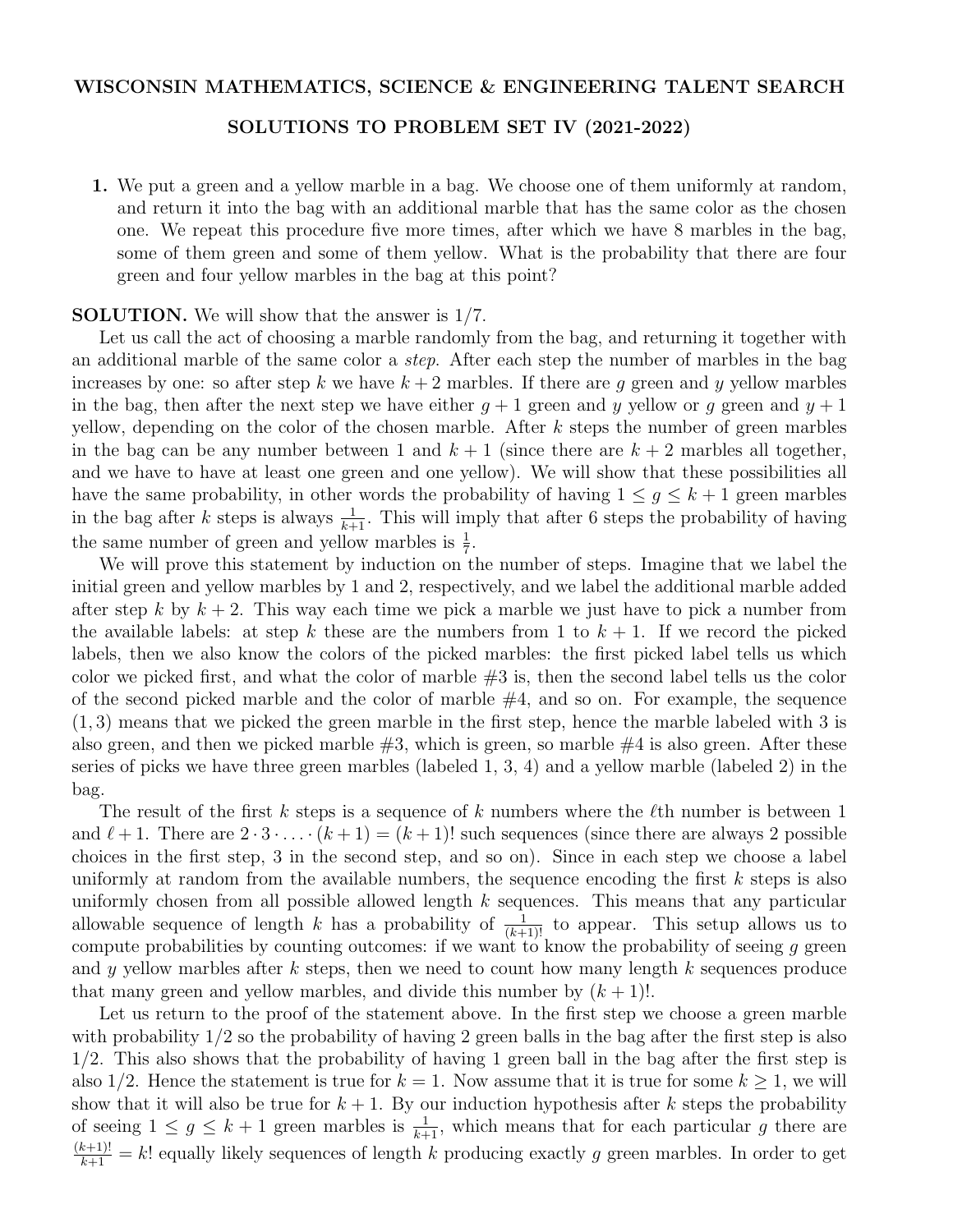*g* green marbles after  $k+1$  steps, we had to have  $g-1$  or *g* green marbles in the bag after *k* steps, and then had to choose the marble with the appropriate color in the  $(k+1)$ st step. We could

– have  $g-1$  green marbles in the bag after k steps and then pick one of the  $g-1$  green marbles in the  $(k+1)$ st step (which we can do  $k! \cdot (q-1)$ ) different ways if  $q-1 \geq 1$ ), or

– have g green marbles in the bag after k steps and then pick one of the  $k + 2 - g$  yellow marbles in the  $(k + 1)$ st step (which we can do  $k! \cdot (k + 2 - g)$  different ways if  $g \leq k + 1$ .

This means that

 $-$  if  $2 \leq g \leq k+1$ , then there are  $k! \cdot (g-1) + k! \cdot (k+2-g) = k! \cdot (k+1) = (k+1)!$  different sequences of length  $k + 1$  resulting in *g* green marbles in the bag after step  $k + 1$ ,

 $-$  if  $g = 1$ , then there are  $k! \cdot (k+2-1) = (k+1)!$  different sequences of length  $k+1$  resulting in *g* green marbles, and

– if  $g = k + 2$ , then there are  $k! \cdot (k + 2 - 1) = (k + 1)!$  different sequences of length  $k + 1$  resulting in *g* green marbles.

This shows that after  $k+1$  steps for each  $1 \leq g \leq k+2$ , the probability of getting exactly g green marbles in the bag is  $\frac{(k+1)!}{(k+2)!} = \frac{1}{k+2}$ , which proves the induction step and our statement.

ALTERNATE SOLUTION. In order to see 4 green and 4 yellow marbles in the bag, we need to pick 3 green and 3 yellow marbles during the six steps in some order. One possibility is picking 3 green marbles in steps 1, 2, and 3, and then 3 yellow marbles in steps 4, 5, and 6. Let's count how many of the  $2 \cdot 3 \cdot \cdot \cdot 6 = 6!$  equally likely sequences produce these colors. For the first pick we have to choose the green marble (label 1). For the second pick we can choose the original green marble, or the new one (labels 1 or 3), and the third pick we can choose any of the three green marbles in the bag (labels 1, 3, or 4). After that we have to choose the only yellow marble in the bag (label 2), for the fifth pick we can choose on of the two yellows (labels 2 or 5), and for the sixth pick on of the three yellows (labels 2, 5, or 6). When we are counting these sequences, the number of choices for a given pick is not influenced by the previous picks, so we can just multiply these possibilities together to get  $1 \cdot 2 \cdot 3 \cdot 1 \cdot 2 \cdot 3 = (3!)^2$ . This is the number of ways we can get the picks g-g-g-y-y-y.

We claim that any other specific ordering of three green and three yellow would correspond to exactly  $(3!)^2$  sequences of picks as well. For any fixed ordering of colors (e.g. g-y-g-g-y-y) we can look at the number of possible choices that produce the appropriate color for each pick. When we have to pick the first green marble, then we will have only one green marble in the bag, so there is only one way to do that. When we pick the second green marble, then we already picked green once, so we will have exactly two green marbles in the bag: we will have two possible choices. Similarly, for the third green marble we will have 3 possible choices. The same way we can see that for the first, second, and third yellow marble we will have one, two, and three possible choices, respectively. This shows that for a given ordering of three green and three yellow there are  $(3!)^2$ sequences of picks producing that order.

There are  $\frac{6 \cdot 5 \cdot 4}{3!}$  ways to order three green and three yellow marbles. One way to see this is by noting that we can put down the first green marble into 6 possible positions, then the second one into 5, the third into 4. This gives 6*·*5*·*4 ways of placing the three green into one of the 6 positions, but since the three green marbles are indistinguishable, we overcounted each configuration 3! times (this is the number of ways we can reorder the three green marbles once their three positions are fixed). Thus, there are  $\frac{6\cdot5\cdot4}{3!}$  orderings of three green and three yellow, each corresponding to  $(3!)^2$ possible sequences of picks, which means that there are  $\frac{6\cdot5\cdot4}{3!} \cdot (3!)^2 = 6 \cdot 5 \cdot \cdot \cdot 1 = 6!$  sequences of 6 picks resulting in an equal number of green and yellow marbles. Since there are  $(6 + 1)! = 7!$ sequences all together, and each are equally likely, the probability of seeing four green and four yellow marbles in the end is  $\frac{6!}{7!} = \frac{1}{7}$ .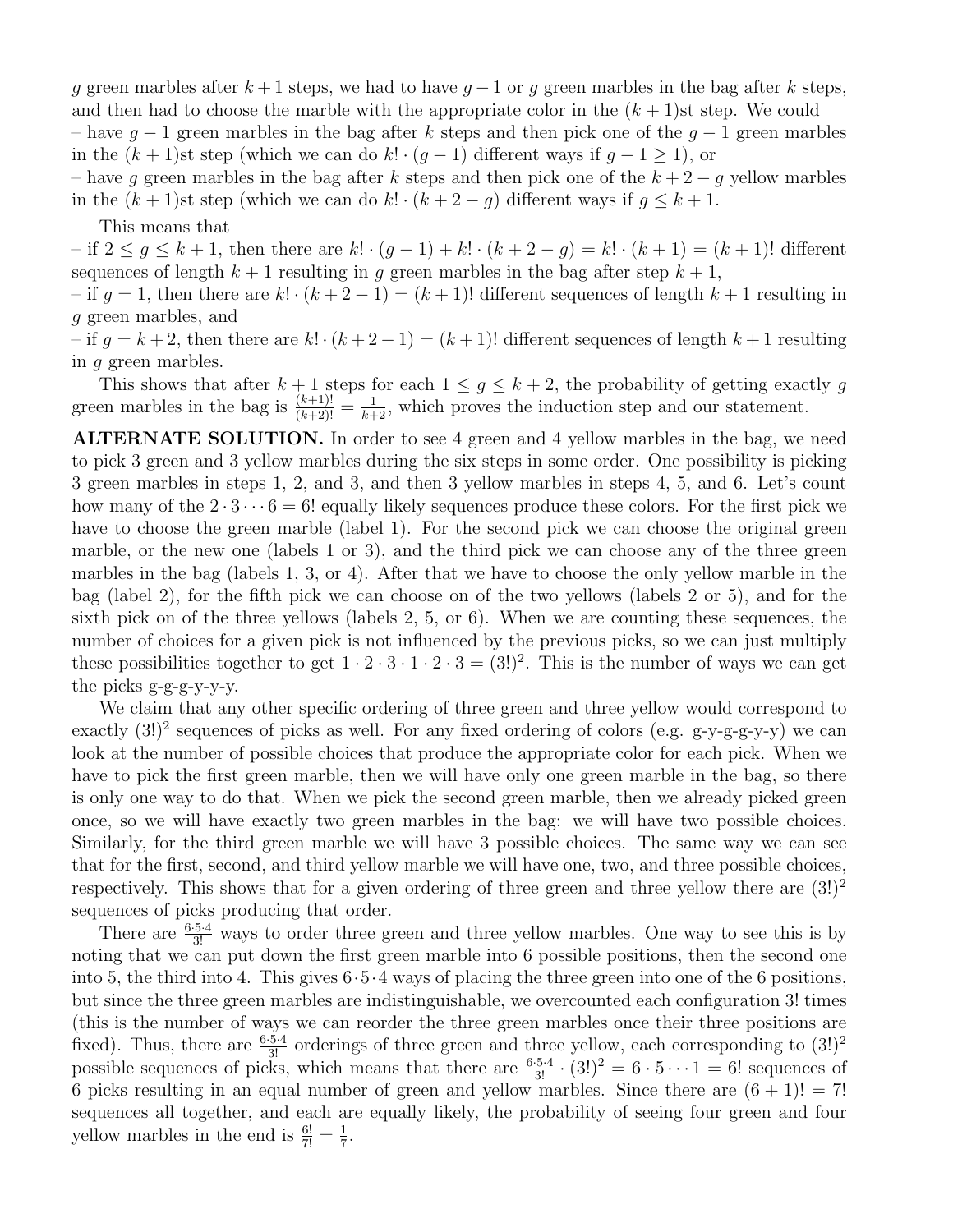**2.** Prove that a circle centered at the point  $(\sqrt{2}, \sqrt{3})$  cannot contain more than one point for which both coordinates are integers.

## SOLUTION.

Suppose that the circle contains two such points with integer coordinates:  $(k, \ell)$  and  $(m, n)$ . Then

$$
(\sqrt{2} - k)^2 + (\sqrt{3} - \ell)^2 = (\sqrt{2} - m)^2 + (\sqrt{3} - n)^2,
$$

because both sides are equal to the square of the radius of the circle. Expanding and moving all squares to the right-hand side and all double products to the left-hand side we get

$$
2\sqrt{2}(k-m) + 2\sqrt{3}(\ell - n) = k^2 + \ell^2 - m^2 - n^2,
$$

from which we see that the left-hand side must be an integer. Denote that integer by *c*. Also let  $a = k - m$  and  $b = \ell - n$ . Using the new notations the last equation becomes

$$
2\sqrt{2}a + 2\sqrt{3}b = c,
$$

where *a, b* and *c* are integers. Squaring both sides and moving all the squares to the right-hand side we get

$$
8\sqrt{6}ab = c^2 - 12a^2 - 8c^2,
$$

which implies that either  $ab = 0$  or  $\sqrt{6} = (c^2 - 12a^2 - 8c^2)/8ab$  is a rational number (a number is called rational if it can be represented as a ratio of an integer and a positive integer).

If  $ab = 0$ , then either  $a = k - m = 0$  or  $b = m - \ell = 0$ . In either case, the very first equation implies that both  $k = m$  and  $\ell = n$ . It remains to show that  $\sqrt{6}$  is irrational, that is, it cannot be represented as  $\sqrt{6} = p/q$ , where *p* and *q* are positive integers.

Indeed, let  $\sqrt{6} = p/q$  where *p*, *q* are positive integers. We can assume that *p* and *q* do not have common positive integer divisors other than 1 because otherwise we could cancel that divisor out in the fraction. Let us square the equation and rewrite it as  $6q^2 = p^2$ . Notice that the left-hand side is an even integer and, therefore,  $p^2$  is an even integer. Since a square of any odd integer is odd, it implies that *p* must be even,  $p = 2r$  for some positive integer *r*. Hence,  $6q^2 = 4r^2$ , which implies that  $6q^2$  is divisible by 4. Since 6 is only divisible by 2 and not by 4, it follows that  $q^2$ must be divisible by 2, which, as before, implies that  $q$  is even. But if  $p$  and  $q$  are both even, then they have a common divisor 2, and we obtain a contradiction.

(The argument in the previous paragraph is the standard proof of irrationality of  $\sqrt{2}$ , which is a historic mathematical result allegedly obtained in ancient Greece by Hippasus of Metapontum.)

**3.** How many integers between 1 and  $10^{20}$  can be represented in the form  $|x^2| + |x|$  for some positive real number *x*? (Here |*x*| refers to the greatest integer less than or equal to *x*, see Problem 2 of Problem Set 2.)

**SOLUTION.** The answer is  $10^{20} - 10^{10}$ . First note that whenever  $0 < a < b$  that  $|a^2| + |a| <$  $\lfloor b^2 \rfloor + \lfloor b \rfloor$ . If  $0 < x < 1$ , then  $\lfloor x^2 \rfloor + \lfloor x \rfloor = 0$ . When  $x = 1$ , the value is  $\lfloor x^2 \rfloor + \lfloor x \rfloor = 2$ , which shows that for  $x > 1$ , the value is  $|x^2| + |x| \ge 2$ . This means that  $|x^2| + |x|$  is never equal to 1.

If *k* is a positive integer, then  $\overline{|\vec{k}^2| + |\vec{k}|} = \overline{k^2 + k}$ , and for *x* in the interval  $\overline{|\vec{k}, k + 1}$ , |x| remains constant equal to *k*, but  $\lfloor x^2 \rfloor$  increases from  $k^2$  to  $(k+1)^2 - 1$ , taking on all the integer values in between, showing that  $\bar{x}^2 + \bar{x}$  takes on all the integer values from  $k^2 + k$  to  $(k+1)^2 - 1 + k = k^2 + 3k$ . Then  $[(k+1)^2] + [k+1] = (k+1)^2 + (k+1) = k^2 + 3k + 2$  showing that for no positive real number *x* is  $|x^2| + |x|$  equal to  $k^2 + 3k + 1$ . Therefore, the positive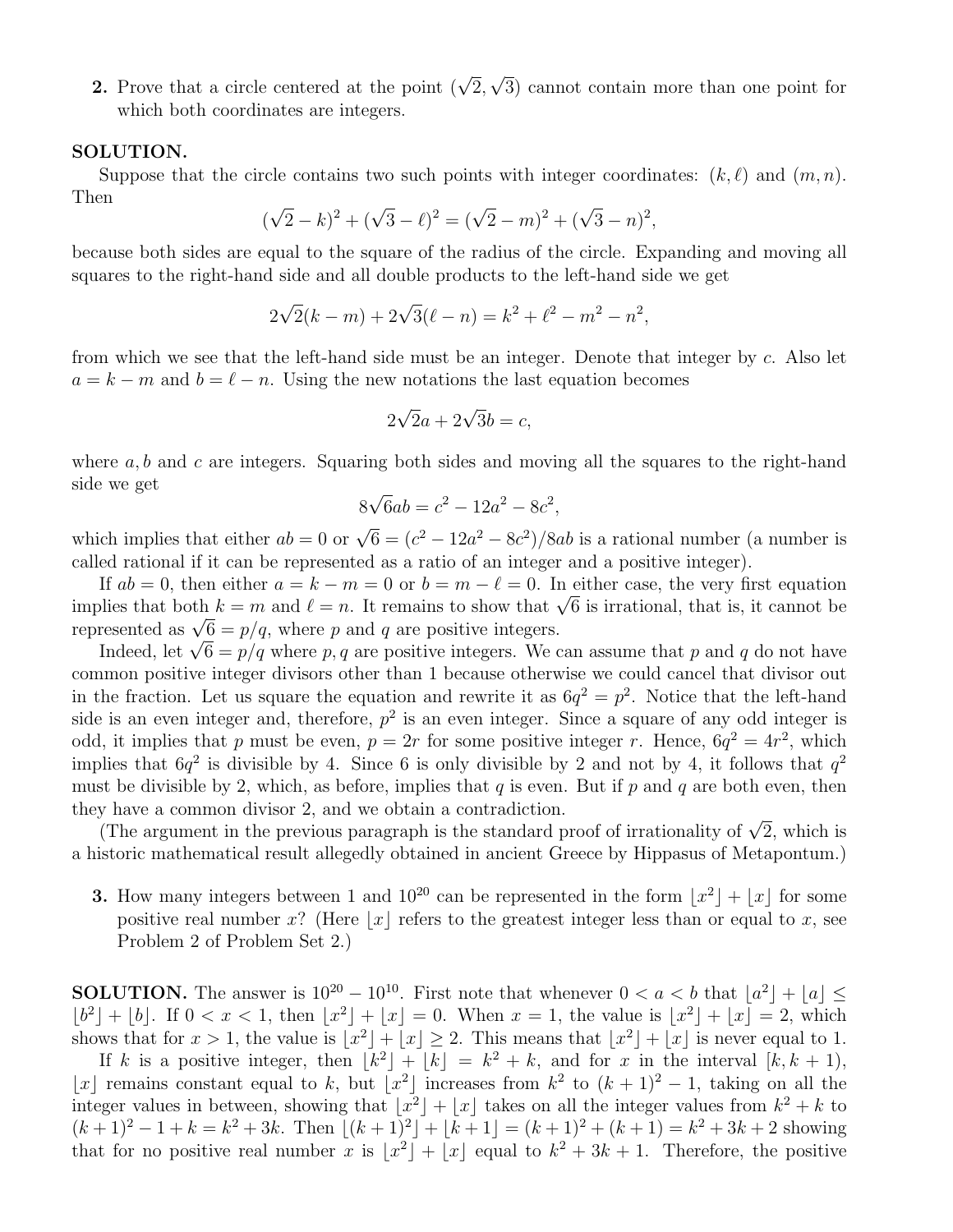integer values that are 'missed' by the possible values of  $|x^2| + |x|$  are exactly the numbers of the form  $k^2 + 3k + 1$ , where k is a nonnegative integer. For example,  $|x^2| + |x|$  is never equal to  $0^2 + 3 \cdot 0 + 1 = 1$ ,  $1^2 + 3 \cdot 1 + 1 = 5$ ,  $2^2 + 3 \cdot 2 + 1 = 11$ , and  $3^2 + 3 \cdot 3 + 1 = 19$ . Thus, the answer is the number of the integers between 1 and  $10^{20}$  are not of the form of  $k^2 + 3k + 1$ . For each nonnegative integer *k*

 $(k+1)^2 = k^2 + 2k + 1 \leq k^2 + 3k + 1 < k^2 + 4k + 4 = (k+2)^2,$ 

and for  $k \geq 1$  the inequality on the left is strict.

Since  $10^{20} = (10^{10})^2$ , we have the following integers of the form  $k^2 + 3k + 1$  up to  $10^{20}$ : the number  $0^2 + 3 \cdot 0 + 1 = 1$ , and exactly one integer in each of the intervals  $(2^2, 3^2)$ ,  $(3^2, 4^2)$ , ...,  $((10^{10} - 1)^2, (10^{10})^2)$ . This gives  $10^{10} - 1$  integers all together that are missed by the possible values of  $\lfloor x^2 \rfloor + \lfloor x \rfloor$  between 1 and 10<sup>20</sup>. Hence, the number of positive integers that are obtained is  $10^{20} - 10^{10} + 1$ .

4. Two 2021-gons,  $P_1P_2 \ldots P_{2021}$  and  $Q_1Q_2 \ldots Q_{2021}$ , are inscribed in the same circle. It turns out that their corresponding sides are parallel:  $P_1P_2 \parallel Q_1Q_2$ ,  $P_2P_3 \parallel Q_2Q_3$ , and so on; finally,  $P_{2021}P_1 \parallel Q_{2021}Q_1$ . Show that the corresponding sides must have equal length:  $|P_1P_2| = |Q_1Q_2|, \ldots, |P_{2021}P_1| = |Q_{2021}Q_1|.$ 

**SOLUTION.** Consider two points  $P_1$ ,  $Q_1$  on the circle. There are three possibilities:

**Case 1.** The two points  $P_1$  and  $Q_1$  coincide. Then, since  $P_2P_1 \parallel Q_2Q_1$ , we see that  $P_2$  and *Q*<sup>2</sup> must coincide as well. Repeating the argument, we see that the two polygons are actually the same.

**Case 2.** The two points  $P_1$  and  $Q_1$  are diametrically opposed (that is,  $P_1Q_1$  is a diameter of the circle). Again, using that  $P_2P_1 \parallel Q_2Q_1$ , we see that  $P_2$  and  $Q_2$  must be diametrically opposed as well. One way to justify this is to rotate points  $Q_2$  and  $Q_1$  around the center of the circle 180<sup>o</sup>: if we denote the resulting points  $Q_2'$  and  $Q_1'$ , then  $Q_1'$  coincides with  $P_1$ , and since  $Q_2'Q_1' \parallel Q_2Q_1 \parallel P_2P_1$ , we see that  $Q_2'$  coincides with  $P_2$  as in the previous case. Hence,  $|P_1P_2| = |Q_1Q_2|$ . Repeating the argument, we obtain the required statement. (In fact, we see that the two polygons differ by a  $180^\circ$  rotation.)

**Case 3.** The two points  $P_1$  and  $Q_1$  are neither the same nor diametrically opposed. Let us show that this is actually impossible.

Note first that since  $P_1$  and  $Q_1$  are neither diametrically opposed nor the same, they separate Show that this is actually impossible.<br>Note first that since  $P_1$  and  $Q_1$  are neither diametrically opposed nor the same, they separate<br>the circle into two non-equal arcs. Denote by  $\widehat{P_1Q_1}$  the minor arc (the sho that the arc has *direction*:  $Q_1$  is either clockwise or counterclockwise from  $P_1$  on  $P_1Q_1$ .

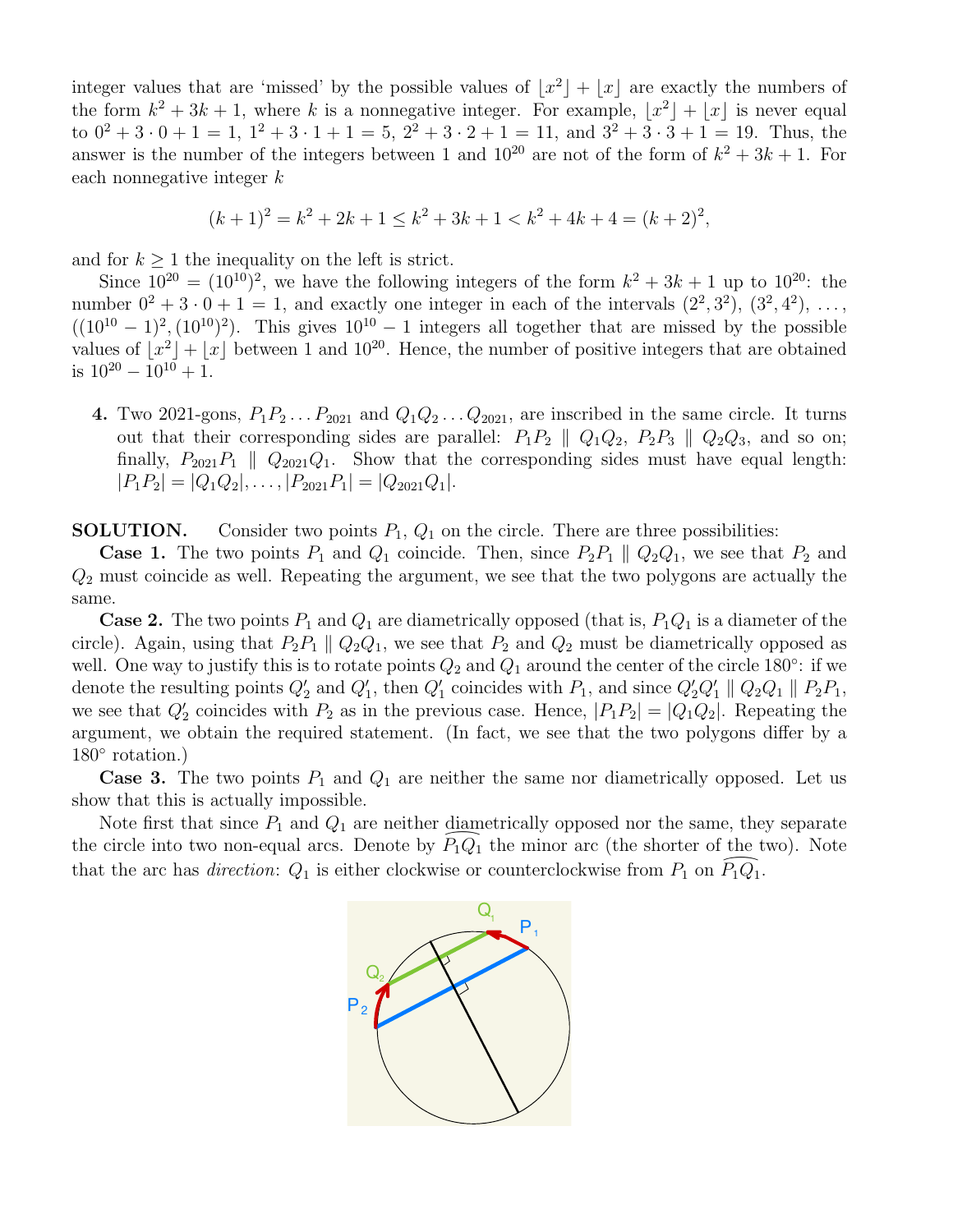The key observation is that, when  $P_1P_2 \parallel Q_1Q_2$ , the direction of  $\widehat{P_2Q_2}$ The key observation is that, when  $P_1P_2 \parallel Q_1Q_2$ , the direction of  $\widehat{P_2Q_2}$  is opposite to that of  $\widehat{P_1Q_1}$ . (Part of the claim is that  $P_2$  is distinct from  $Q_2$  and not diametrically opposed to it, so that  $\widehat{P_1Q_1}$ . (Part of the claim is that  $P_2$  is distinct from  $Q_2$  and not diametrically opposed to it, so that we can talk about the direction of  $\widehat{P_2Q_2}$ .) The easiest way to see this is to draw the diameter of we can talk about the direction of  $P_2Q_2$ .) The easiest way to see this is to draw the diameter of the circle that is perpendicular to the segment  $P_1P_2$  (and, therefore, also to  $Q_1Q_2$ ): we then see<br>that  $P_2$  and  $Q_2$  are the mirror reflections of  $P_1$  and  $Q_1$  in this diameter, and therefore,  $\widehat{P_2Q_2}$  is that  $P_2$  and  $Q_2$  are the mirror reflections of  $P_1$  and  $Q_1$  in this diameter, and therefore,  $P_2Q_2$  is the mirror reflection of  $\widehat{P}_1Q_1$ . Hence, their directions are opposite. (We also see that the two arcs  $\widehat{P}_1Q_1$  and  $\widehat{P}_2Q_2$  have equal length, but we do not use this fact.)  $\frac{\text{miral}}{\widehat{P_1Q_1}}$ 



By the same argument, we see that the direction of  $\widehat{P_3Q_3}$  is opposite to the direction of  $\widehat{P_2Q_2}$ (and hence  $\widehat{P}_1Q_1$  and  $\widehat{P}_3Q_3$  have the same direction) and so on. Iterating, we see that all of the 'odd-numbered' arcs  $\widehat{P}_1Q_1$ ,  $\widehat{P}_3Q_3$ ,...,  $\widehat{P}_{2021}Q_{2021}$  have the same direction, while all of ame argument,<br> $\widehat{P_1Q_1}$  and  $\widehat{P_3Q_3}$ By the same argument, we see that the direction of  $\widehat{P_3Q_3}$  is opposite to the direction of  $\widehat{P_2Q_2}$  (and hence  $\widehat{P_1Q_1}$  and  $\widehat{P_3Q_3}$  have the same direction) and so on. Iterating, we see that all of t numbered' arcs  $P_2Q_2, \ldots, P_{2020}Q_{2020}$  have the opposite direction. After one last iteration, we get  $\frac{\text{arcs}}{P_2Q_2}$ argument, we see the<br>and  $\overline{P_3Q_3}$  have the<br>rcs  $\overline{P_1Q_1}, \overline{P_3Q_3},...$ <br> $\overline{P_2Q_2},...,\overline{P_{2020}Q_{2020}}$ <br>he direction of  $\overline{P_1Q_2}$ bodd-numbered arcs  $P_1Q_1, P_3Q_3, \ldots, P_{2021}Q_{2021}$  have the prosite direction of  $P_1Q_1$  is opposite to itself.

5. There is an invisible virus in one of the cells of a  $2022 \times 2022$  square grid. John has a scanner that can scan the cells of any  $50 \times 50$  square inside the grid. He can use the scanner once every minute, and each time he can choose where to scan. If the virus is in the scanned area at the time of a scan, then the virus is caught. However, if the virus is not in the scanned area, then it moves to one of the cells that shares a side with its current cell. (This move happens after each unsuccessful scan, before the next scan is made.) Prove that John can find the virus after finitely many scans, and show how this can be done.

SOLUTION. Let us present the algorithm for John first, and show that it is works afterwards. We index the cells of the square with pairs of numbers  $(A, B)$ ,  $1 \leq A, B \leq 2022$  from left to right and from top to bottom. We will say that John *aims* at the cell (*A, B*) when he scans the square with corner cells  $(A, B)$  and  $(A + 49, B + 49)$ .

We will proceed by "covering the strips". Let John aim his scanner at the following series of cells  $(1, 1), (50, 1), (99, 1), \ldots, (1+49k, 1), \ldots, (1961, 1), (1973, 1)$ . Here, the last scan is adjusted from the formula value of (2010*,* 1) in order to make sure that the entire scanned area fits inside the  $2022 \times 2022$  square, since it is not explicitly stated in the problem that John is allowed to scan outside of the square (perhaps the scans can be dangerous to the environment outside the square). This requires 42 scans in total.

Next, let John repeat this horizontal series of scans, shifting it down (that is, increasing *B*) by 7. Thus, John aims at the series of cells (1*,* 8), (50*,* 8), (99*,* 8), . . . , (1 + 49*k,* 8), . . . , (1961*,* 8), (1973, 8). He then continues with another series shifted further by 7 (with the value  $B = 15$ ), then with  $B = 22$ , and so on. The value of *B* for the series number *m* will be  $7m - 6$ .